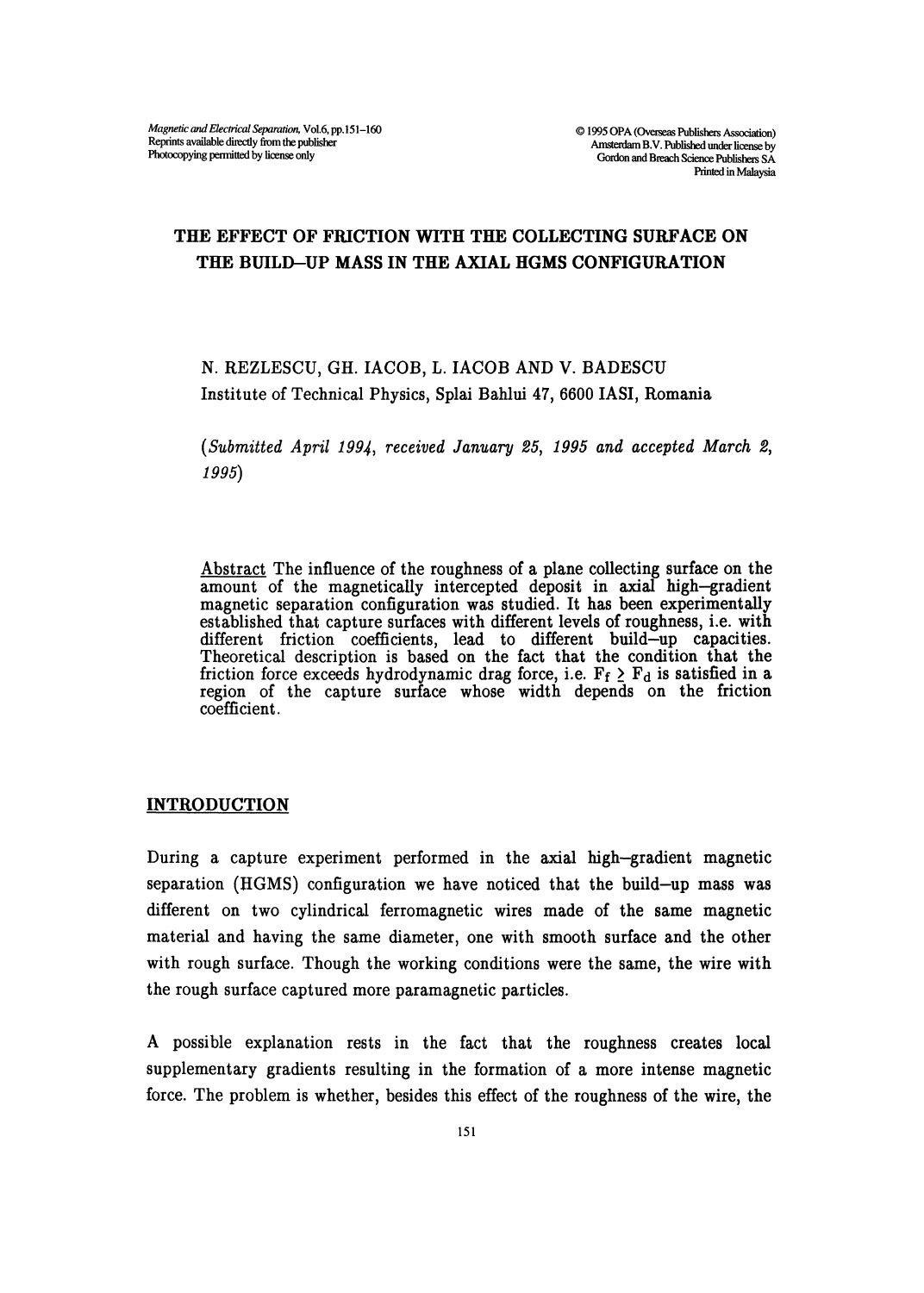build-up capacity is not affected also by the friction between the the first layer of the captured particles and the wire.

In order to eliminate the first possible effect we have designed a capture device intended to emphasise only the the latter aspect of the problem namely, if and under what working conditions the roughness of the collecting surface influences the size of the particle build-up.

In studies dedicated to the capture on a single wire the friction problem has only been discussed in connection with the last layer of the deposit (the layer in contact with flowing liquid) where the equilibrium conditions between the concurrent forces have been established, particularly in in transverse and longitudinal HGMS configurations [1, 2]. It is worth noticing that in these cases the roughness is representing by particles in the penultimate layer of the build-up.

In this work we have studied experimentally the way in which friction between the build-up and the plane collection surface parallel to the ferromagnetic wire influences the accumulation capacity, in the case of the axial configuration of HGMS.

At the same time we have tried to present a theoretical basis of the fact that the increase in the coefficient of friction between the capture surface and the first layer of particles leads to the increasing amount of the captured particles.

### EXPERIMENTAL

A cross-section of the set-up used in our tests is shown in Figure 1. Ferromagnetic wire of diameter 2a and saturation magnetisation  $M_s$  (1) is axially encapsulated in the semi-cylindrical non-magnetic body (2). A tape-shaped sheet (4) with particles of corundum  $(Al_2O_3)$  is glued on support (3), This support is introduced inside a groove machined in the non-magnetic body parallel with the ferromagnetic wire. Rough surface of the sheet thus represents a planar  $collecting-capturing surface. The assembly placed in a glass tube (5) was$ introduced vertically into the gap of an electromagnet.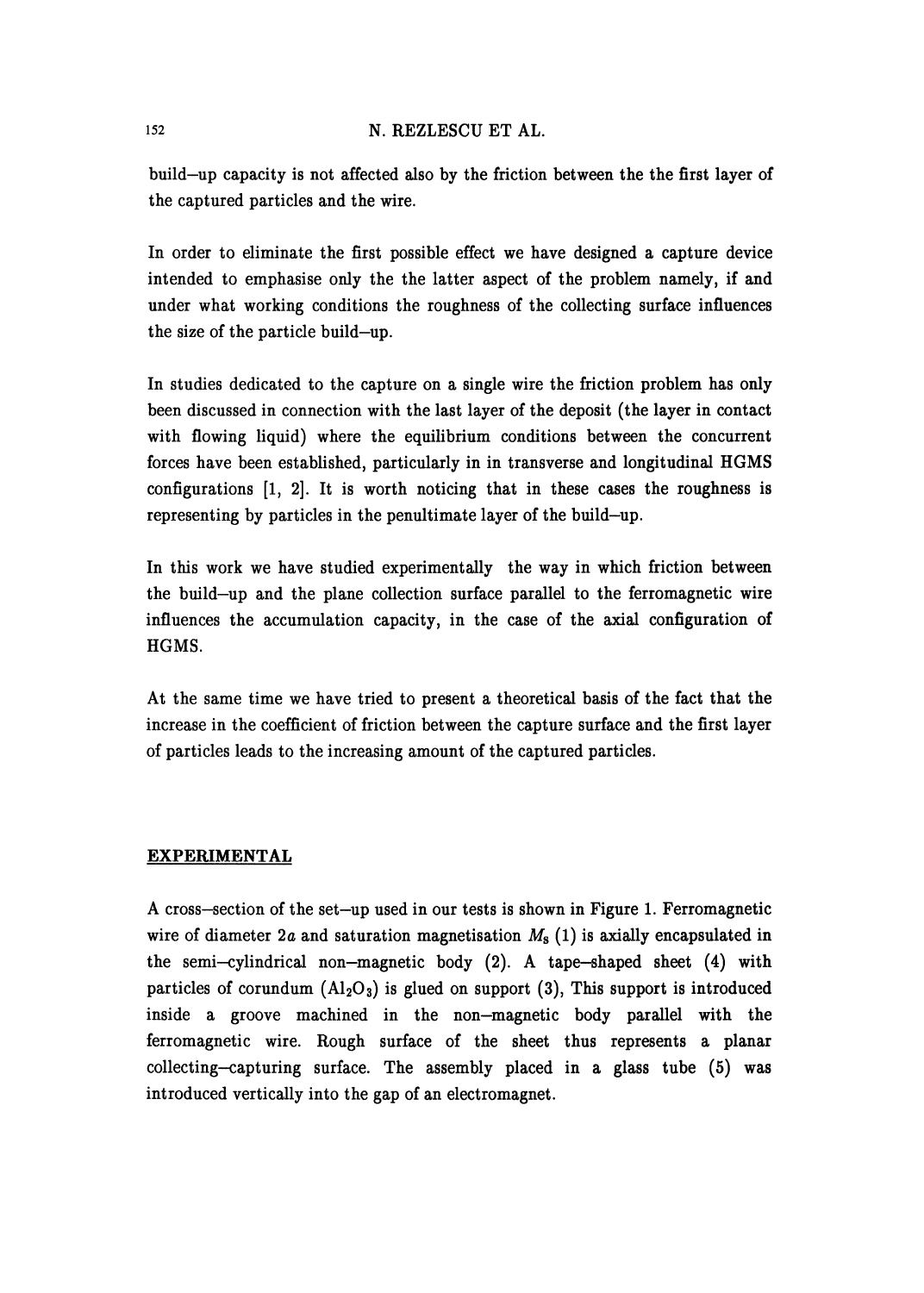

Fig. 1 Cross-section through the experimental set-up  $(2a = 2.5 \text{ mm})$ ,  $M_s = 1.44 \times 10^6$  A/m, ferromagnetic wire length = 250 mm)

A suspension containing paramagnetic particles flows through the empty half of the glass tube parallel to the collecting surface and perpendicularly to the magnetic force lines (axial HGMS configuration).

As a result of its design, the device allows to maintain the constant distance between the axis of the ferromagnetic wire and the collecting surface ( $d = \text{const.}$ ) when changing the sheet with the corundum particles.

In order to emphasise the effect of roughness only, and to eliminate the effect of other variables, the following conditions had to be met:

- i. To keep constant the position of the device within the gap and the value of the background magnetic field intensity  $(H_0 = \text{const.})$ .
- ii. To keep the collecting surfaces parallel to the surface of the pole-pieces of the electromagnet.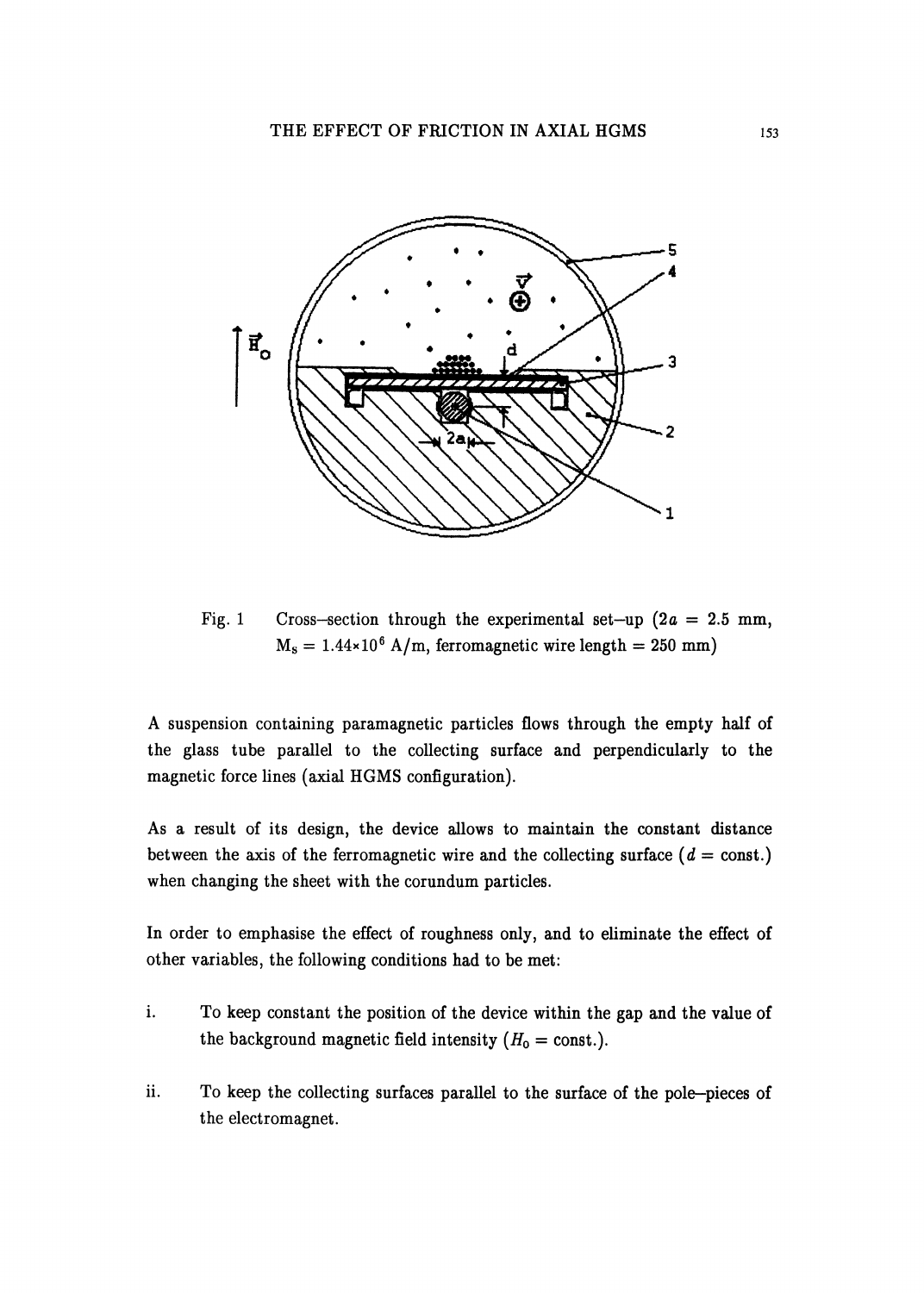iii. The magnetisable material to be captured, with close size distribution and constant magnetic susceptibility must be used  $(v_p, \chi_p = \text{const.})$ 

These conditions had to be imposed to allow us to assume a constant magnetic force so that the friction force depends on the friction coefficient only. In order to reduce the effect of the experimental error the collected mass was determined as the mean value of five readings obtained in five identical capture operations.

A large series of experiments were carried out under different experimental conditions and the material to be captured consisted of the rutile particles  $(TiO<sub>2</sub>)$ .

### RESULTS AND DISCUSSION

Figure 2 depicts the captured mass  $m_c$  versus the roughness  $e$  of the collecting surface for the rutile particles of mean size  $2b$ . The dependence of the mass of the deposit on the roughness of the collecting surface can be seen. This dependence becomes more pronounced with increasing particle size.



Fig. 2 Mass of the build-up vs roughness of the collecting surface, for  $H_0=0.1168\times10^6$  A/m and  $v_{\text{mean}}=21.21$  cm/s.

154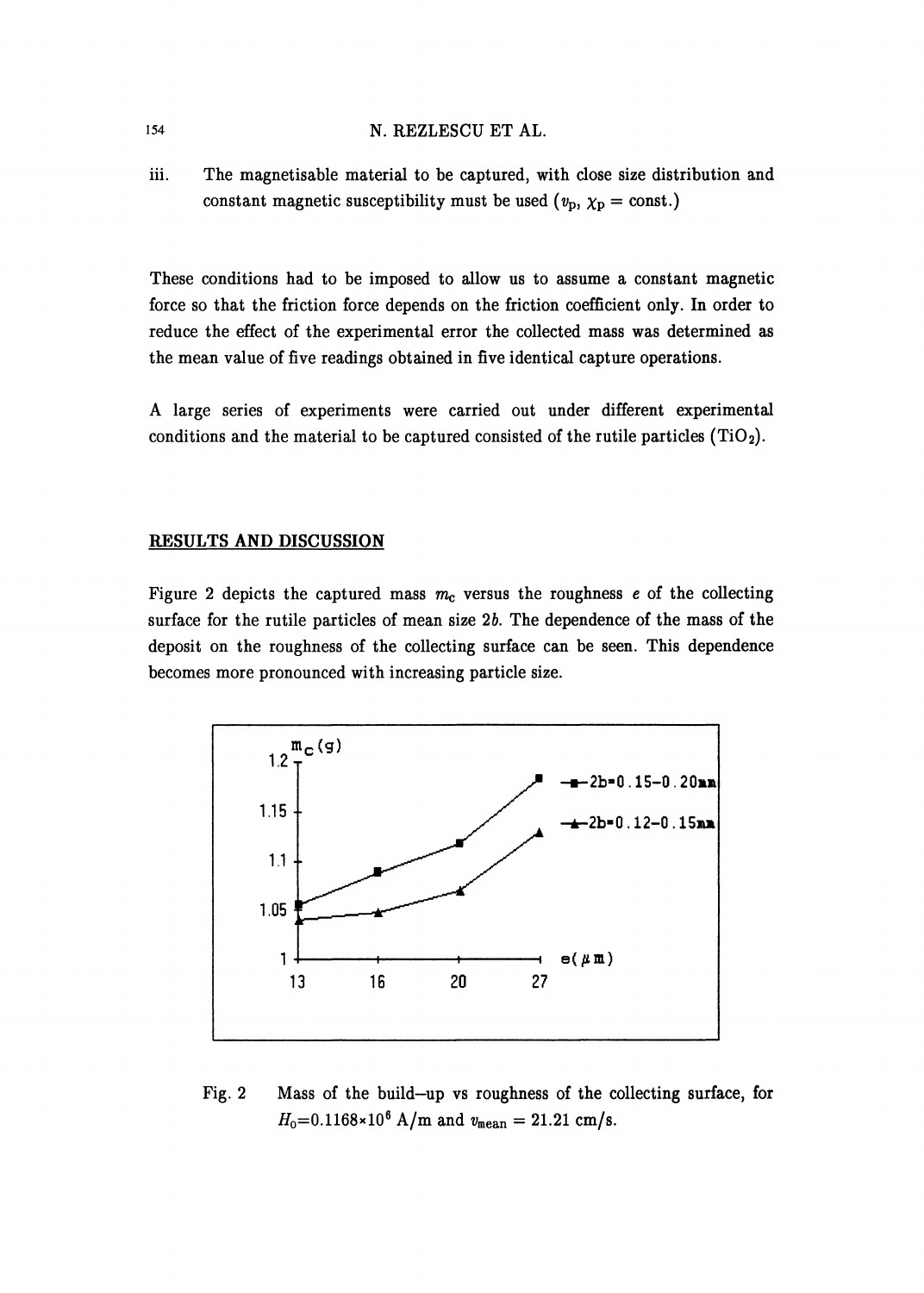#### THE EFFECT OF FRICTION IN AXIAL HGMS 155

In Figure 3 the dependence of the build-up mass on the mean velocity of the carrier fluid is shown, for two collecting surfaces with different degree of roughness, for the rutile particles of mean size  $2b = 0.12$  to 0.15 mm.



Fig. 3 The build-up mass vs the mean fluid velocity for two different collecting surfaces.  $H_{01} = 0.1168 \times 10^{6} \text{ A/m}$ ,  $H_{02} = 0.0848 \times 10^{6} \text{ A/m}$ ,  $H_{03}$ =0.0568×10<sup>6</sup> A/m.

It can be seen that under identical capture conditions the mass collected on the rough surface is larger. It can also be noticed that for the same background magnetic field, the curves for two different degrees of roughness are practically different. It means that the fluid velocity does not influence the absolute mass difference ( $\Delta m_c = \text{const.}$ ).

#### THEORETICAL ANALYSIS

The condition that a particle remains on the collecting surface is that  $F_f \geq F_d$ where  $F_f$  is the friction force and  $F_d$  is the hydrodynamic drag. In the classical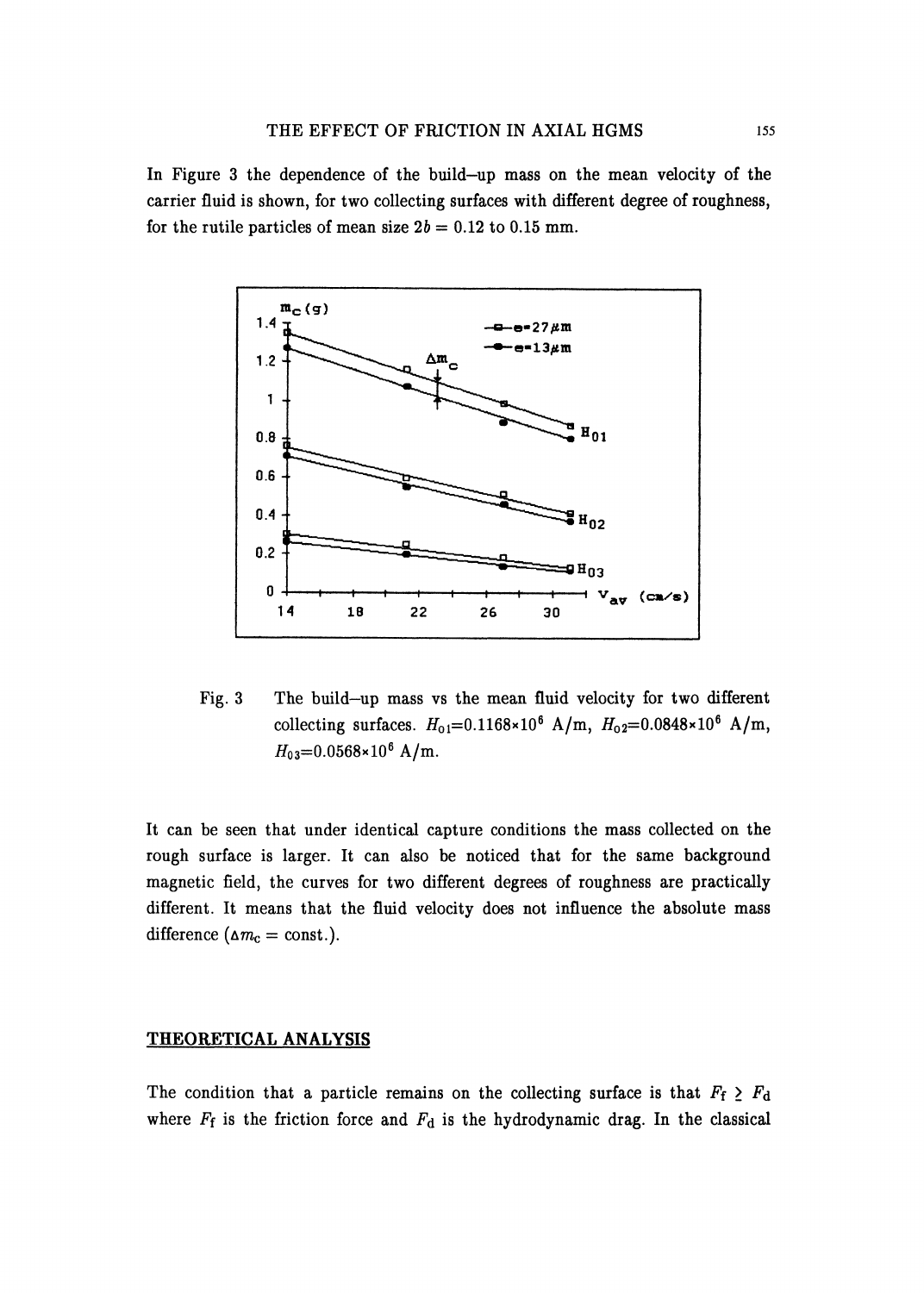mechanics,  $F_f = \mu F_n$  where  $\mu$  is the coefficient of friction considered to be dependent of the surface roughness, and  $F_n$  is the normal pressure force equal, in our case, to the normal component of the magnetic force.

A component of the magnetic force normal to the plane, written in rectangular coordinates, as can be seen in Figure 4, is given by:

$$
F_y = K \frac{3x_p^2}{(x_p^2 + y_p^2)^3} y_p \qquad \text{for } H_0 > M_s/2
$$

or

$$
F_y = K' \frac{3x_p^2 - y_p^2}{(x_p^2 + y_p^2)^3} y_p
$$
 for  $H_0 \le M_s/2$ 

where

 $\mathbf{K} = \mu_0 \mathbf{V}_\mathrm{p} \chi_\mathrm{p} \mathbf{M}_\mathrm{s} \mathbf{H}_\mathrm{o} \mathbf{a}^2$  and  $\mathbf{K'} = 2\mu_0 \mathbf{V}_\mathrm{p} \chi_\mathrm{p} \mathbf{H}_\mathrm{o}^2 \mathbf{a}^2$ and  $x_p$  and  $y_p$  are the coordinates of the particle centre. The short-range term of the magnetic force (proportional to  $r^{-5}$ ) has been neglected [3, 4].



#### Fig. 4 Component of the magnetic force normal to the collection surface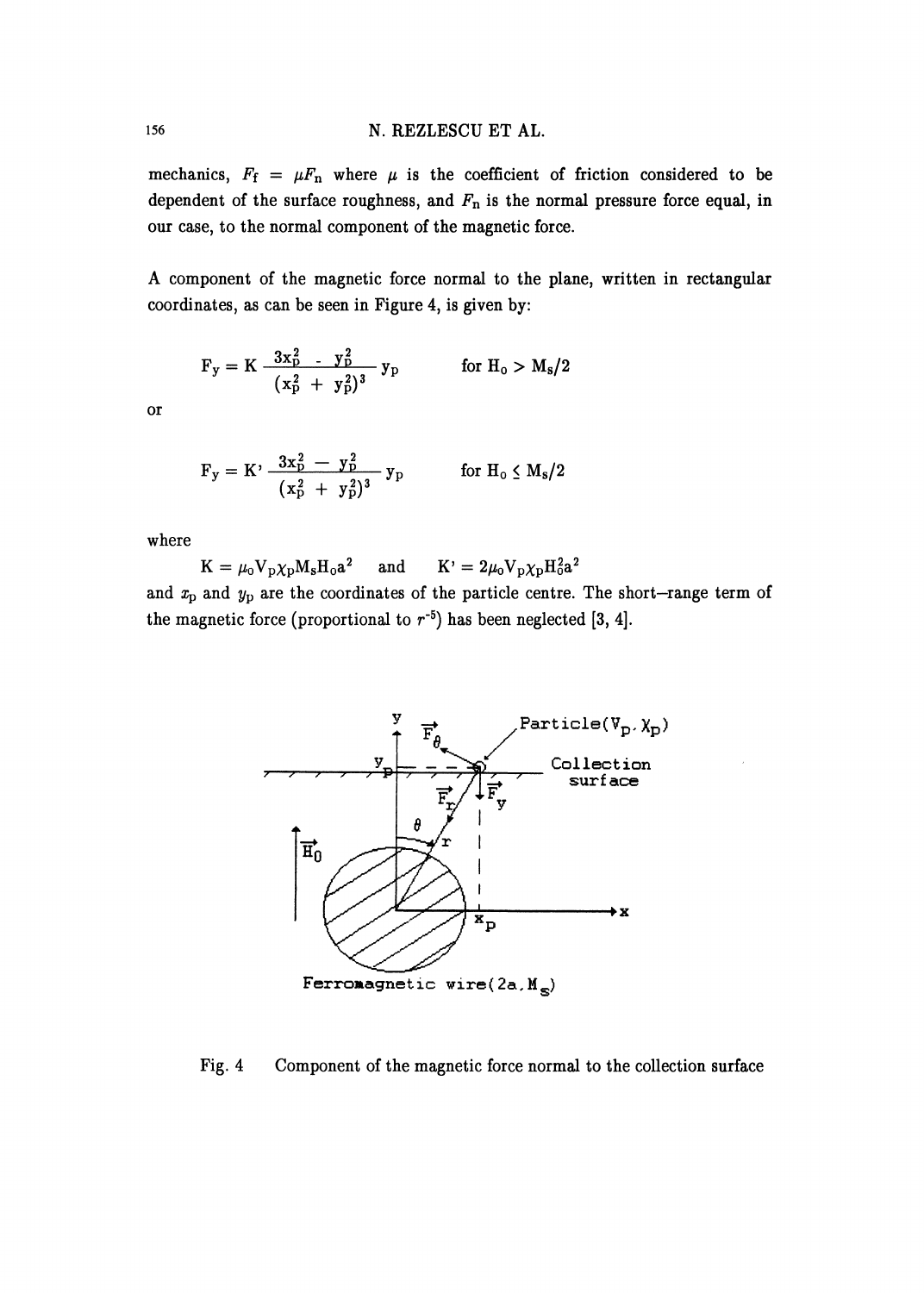Solving the equation  $F_y = 0$  the solutions  $y_p = 0$  and  $x_p/y_p = \pm \sqrt{3}/3$ , the last two solutions being appropriate; they correspond to critical angles  $\theta_{\rm cr1} = \pi/6$  and  $\theta_{\rm cr1} = -\pi/6.$ 

The dependence of the  $F_y$  component on the x coordinate, for a particle located in two successive layers  $y_1 = d + b$  and  $y_2 = d + 3b$  is shown in Figure 5.



Fig. 5 Fy and  $F_{yr}$  versus x coordinate

Pressure exerted in this case on the collecting surface is represented by the function  $F_{yr}(x) = F_{y1}(x) + F_{y2}(x)$ . Since the force of friction  $F_f$  with the collecting surface is the product of the resulting force  $F_{yr}$  and the friction coefficient (a constant), it can be concluded that  $F_f = F(x)$  curve is similar to the  $F_{\text{yr}} = \textit{f}(x)$  curve.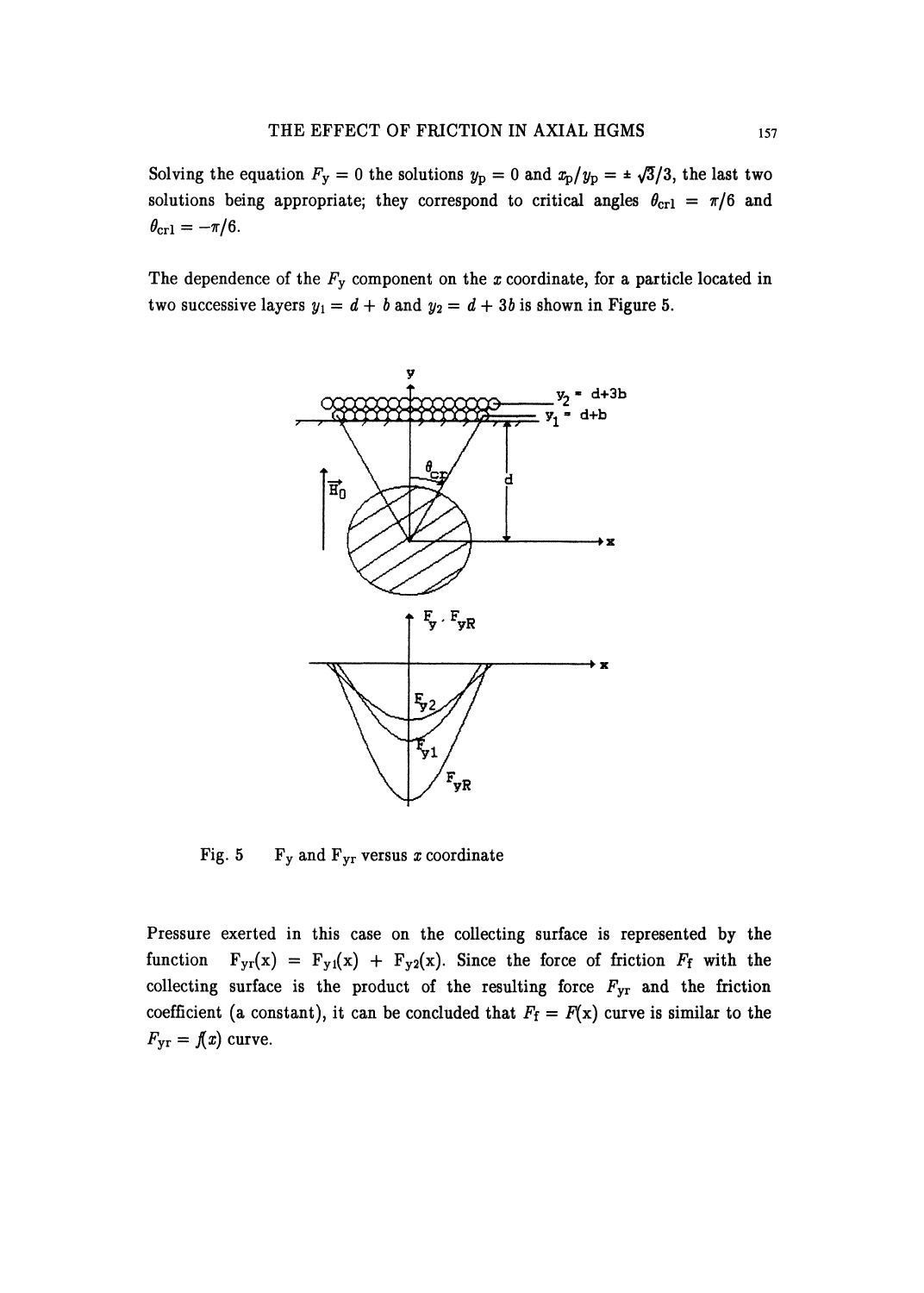Figure 6 depicts the curve of the friction force  $F_f = \mu F_{yr}(x)$  for two cases which differ from one another by the roughness of the collecting surface, as well as the drag force  $F_d$  considered to be constant under the given conditions.



Fig. 6 The curve of the friction force for two different collection surfaces  $(\mu_2 > \mu_1).$ 

It can be seen that the range when the condition  $F_f \geq F_d$  is satisfied is different for two cases considered above; the range  $[-x_1, x_1]$  corresponding to the surface with  $\mu_1$ is less extended than that corresponding to the surface with  $\mu_2$ ,  $[-x_2, x_2]$ , respectively. Therefore, the particle deposit obtained under identical conditions will be wider when the roughness of the collecting surface is larger. In other words, the mass of the deposit retained on a rougher surface should be, as a rule, larger.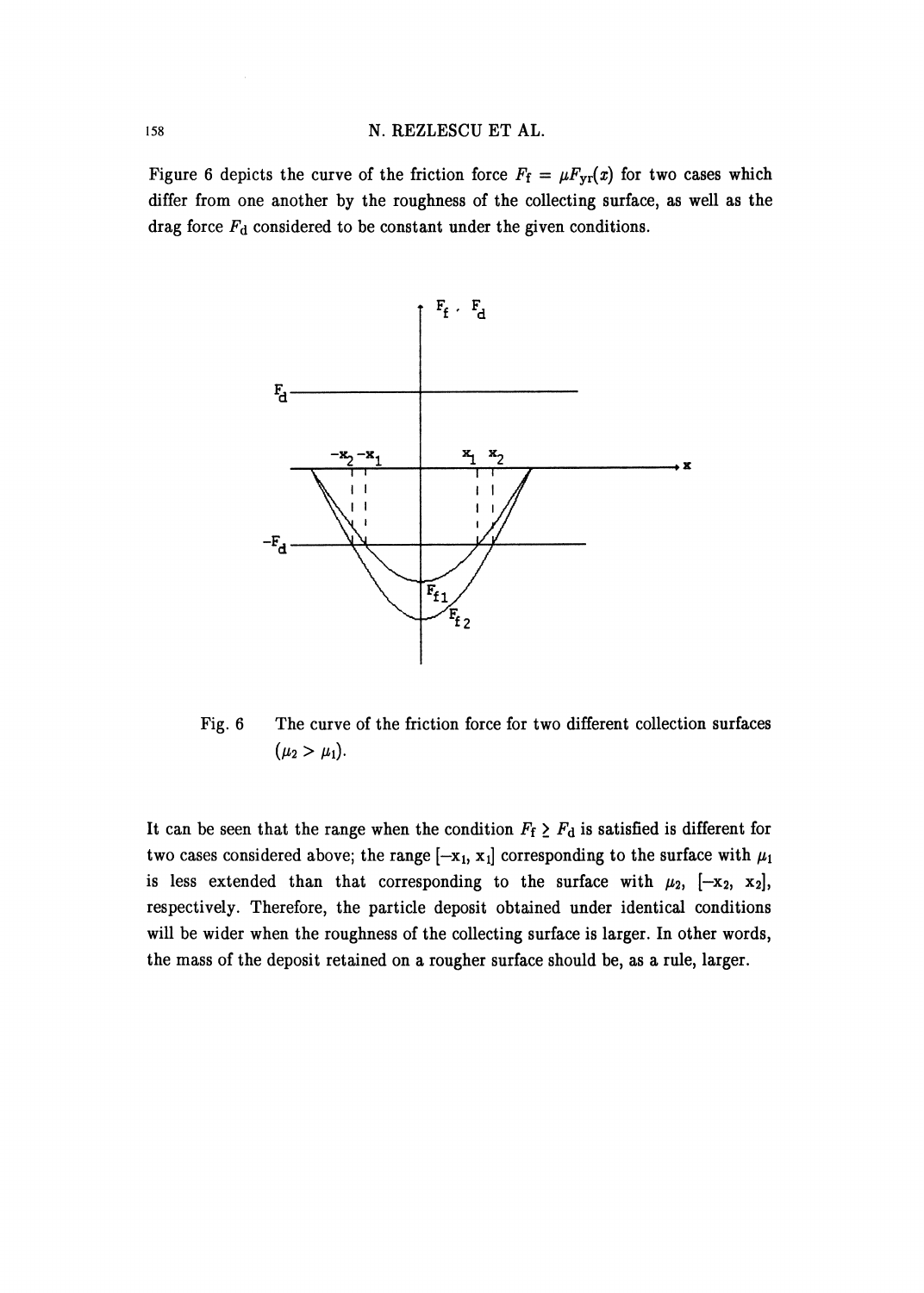## THE EFFECT OF FRICTION IN AXIAL HGMS

#### CONCLUSIONS

This work dealt with an effect resulting from the roughness of the collecting surface, on the capture, in the axial HGMS configuration. Experimental results show that under all working conditions employed in our tests, the mass of the deposit obtained in the axial HGMS configuration increases with increasing roughness of the collecting surface.

It transpires from the theoretical analysis that the above mentioned effect represents the result of friction only at the edge of the particle deposit, which could be wider or narrower, depending on the friction coefficient. It can be stated that the roughness of the collecting surface increases the collection capacity as a result of the friction with this surface.

#### **REFERENCES**

- [1] W. Mass et al.: Appl. Phys. A32 (1983), 79
- [2] W.H. McNeese et al.: IEEE Trans. Magn. 15 (1979), 1520
- [3] J.H.P. Watson: IEEE Trans. Magn. <sup>11</sup> (1975), 1597
- [4] N. Rezlescu et al.: Physical Principles of Magnetic Separation of Materials. Academy Publishing House, Bucharest, 1984



Nicolae Rezlescu was born in 1937 and graduated in physics in 1960 from the University of Iasi, Romania. In 1970 he obtained his Ph.D. in physics. From 1966 he was a senior researcher at the Institute of Physics and in 1978 he was appointed the head of the Magnetic Separation Laboratory. In 1994 he became the professor of physics at the Iasi University. Dr. Rezlescu is an author of 170 papers and of three textbooks, two in magnetic separation and one in superconductivity. His fields of interest include magnetic materials, magnetic separation and magnetic materials, magnetic separation and superconductivity.